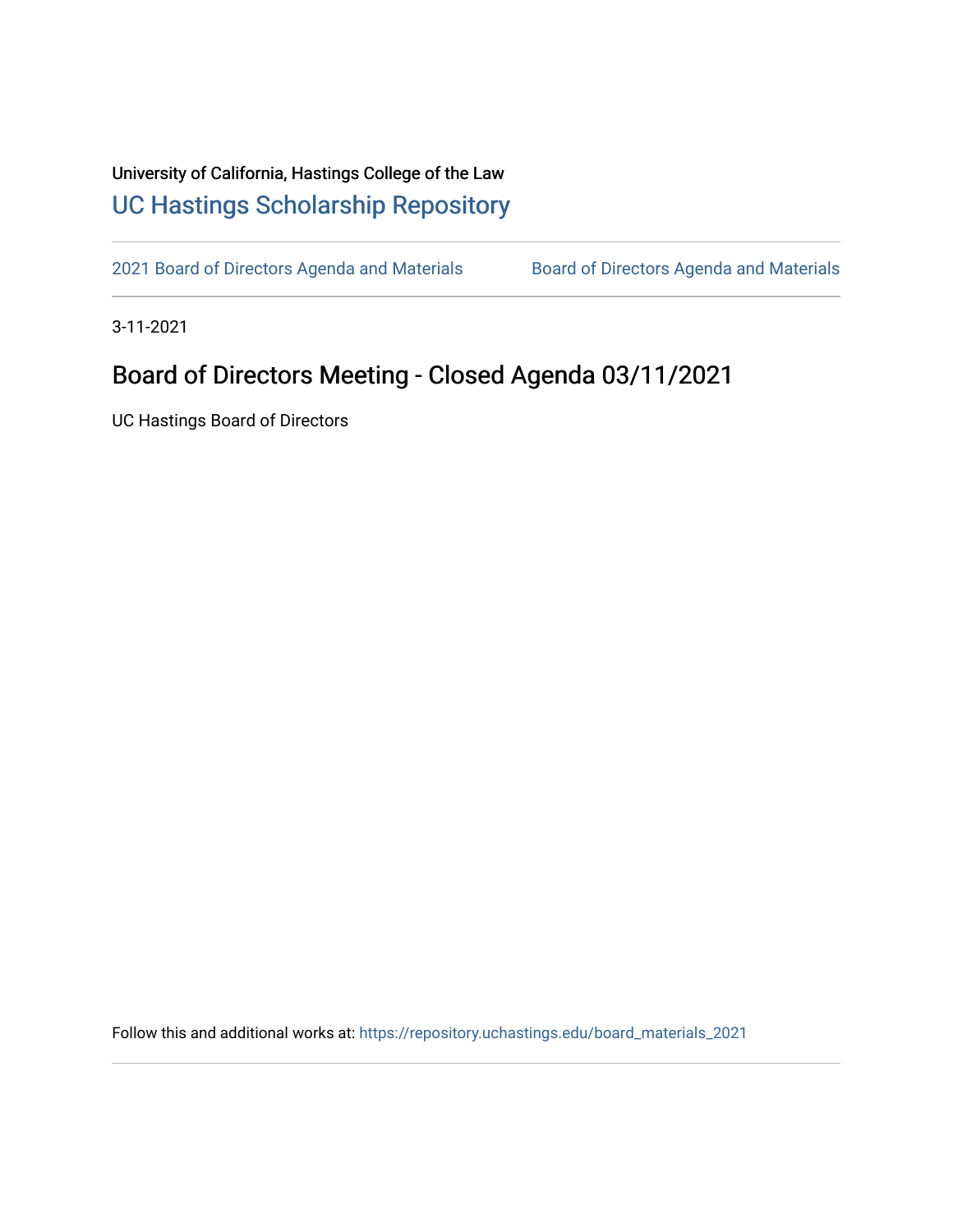

## **UNIVERSITY OF CALIFORNIA HASTINGS COLLEGE OF THE LAW BOARD OF DIRECTORS MEETING CLOSED SESSION AGENDA**

Thursday, March 11, 2021. The Closed Session will immediately follow the Open Session.

Due to the COVID-19 pandemic and the Shelter-in-Place order by the City and County of San Francisco, the meeting will be will held virtually. Pursuant to Education Code Section 92032(b)(3), (5), (6) & (7) only Board members and authorized participants are permitted to attend.

1. Roll Call:

Director Chip Robertson, Chair Director Simona Agnolucci, Vice Chair Director Michael Ehrlich Director Andrew Giacomini Director Claes Lewenhaupt Director Mary Noel Pepys Director Courtney Power Director Rahul Prakash Director Albert Zecher

- 2. Action Item: Approval of Minutes Quarterly Meeting of the Board of Directors, December 4, 2020, Closed Session
- 3. Report of the Chair of the Performance Review Committee for the Academic Dean Action Item: Presentation and vote on final report Presented by: Chair of the Performance Review Committee for the Academic Dean Leo Martinez
- 4. Report of the Chair of the Performance Review Committee for College Officers Presented by: Chair of the Performance Review Committee for College Officers Simona Agnolucci
- 5. Report of the Chancellor & Dean Presented by: Chancellor & Dean David Faigman
	- 5.1. Personnel items
	- 5.2. Action Item: Approval of Scholarship Agreements
	- 5.3. Update on Mayor's Working Group